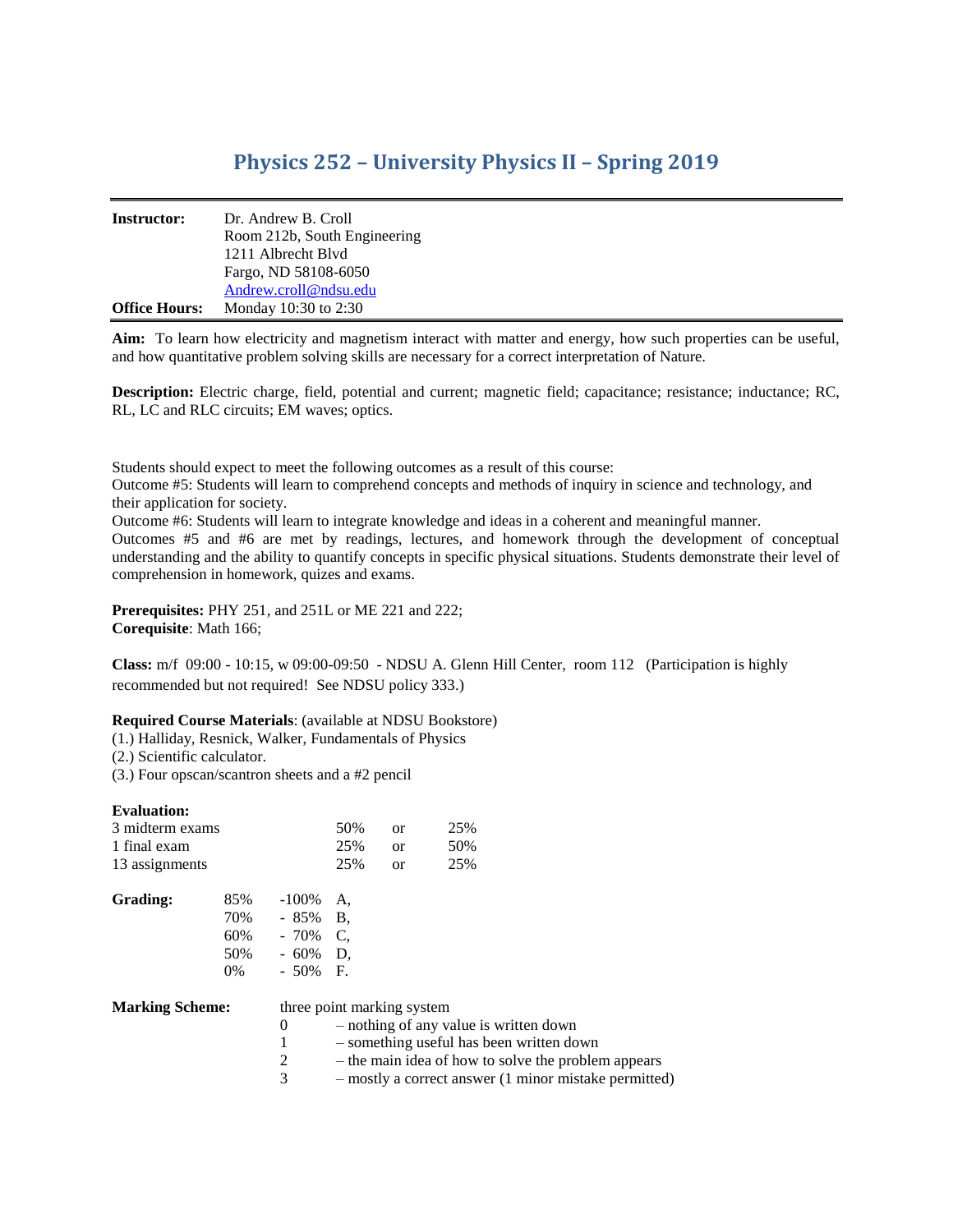**Make-up Policy:** There shall be no make-up allowed for missed assignments or quizes. If the midterm is missed and a student provides written documentation of a legitimate reason a make-up will be provided.

**Assignments:** Homework problem sets on current course material will be assigned via the LON-CAPA online homework system. There will be a problem set for each chapter, which may be completed at any time, but are required to be submitted at the time indicated on each problem. No late homework will be accepted. You may work together on homework sets, but do not simply copy another's answers; this will not benefit you when it comes to the exams or in real life applications (i.e. MCAT, …).

**LON-CAPA Instructions:** The online homework can be accessed by selecting the appropriate server at http://www.ndsu.edu/physics/lon\_capa/. Your username is everything to the left of the @ in your NDSU email address (**use all lowercase letters**), and your password is your student ID number (**with leading zeros, but without the W**). For example, if your email address is Isaac.Newton.1@ ndsu.edu, and your ID is 0123456, then your LON-CAPA username is isaac.newton.1, and your password is 0123456. For help using LON-CAPA, please contact your instructor or Paul Omernik (paul.omernik@ndsu.edu, 231-7047). A \$5 course fee is assessed for LON-CAPA server upgrades and maintenance.

**Communication:** Announcements will be made in class or through the Blackboard system. Marks will be displayed through the Blackboard system. Discussion may be posted below each assignment problem in the LON-CAPA environment, and 'email' may also be sent to me within the environment.

**Attendance:** According t[o NDSU Policy 333](http://www.ndsu.edu/fileadmin/policy/333.pdf) (http://www.ndsu.edu/fileadmin/policy/333.pdf), attendance in classes is expected.

**Service Members:** Veterans and student service members with special circumstances or who are activated are encouraged to notify the instructor as soon as possible and are encouraged to provide Activation Orders.

**Special Needs:** Any students with disabilities or other special needs, who need special accommodations in this course, are invited to share these concerns or requests with the instructor and contact the [Disability Services Office](http://www.ndsu.edu/disabilityservices/) (http://www.ndsu.edu/disabilityservices/) as soon as possible.

**Academic Honesty:** The academic community is operated on the basis of honesty, integrity, and fair play. [NDSU](http://www.ndsu.edu/fileadmin/policy/335.pdf)  [Policy 335: Code of Academic Responsibility and Conduct](http://www.ndsu.edu/fileadmin/policy/335.pdf) applies to cases in which cheating, plagiarism, or other academic misconduct have occurred in an instructional context. Students found guilty of academic misconduct are subject to penalties, up to and possibly including suspension and/or expulsion. Student academic misconduct records are maintained by the [Office of Registration and Records.](http://www.ndsu.edu/registrar/) Informational resources about academic honesty for students and instructional staff members can be found at [www.ndsu.edu/academichonesty.](http://www.ndsu.edu/academichonesty)